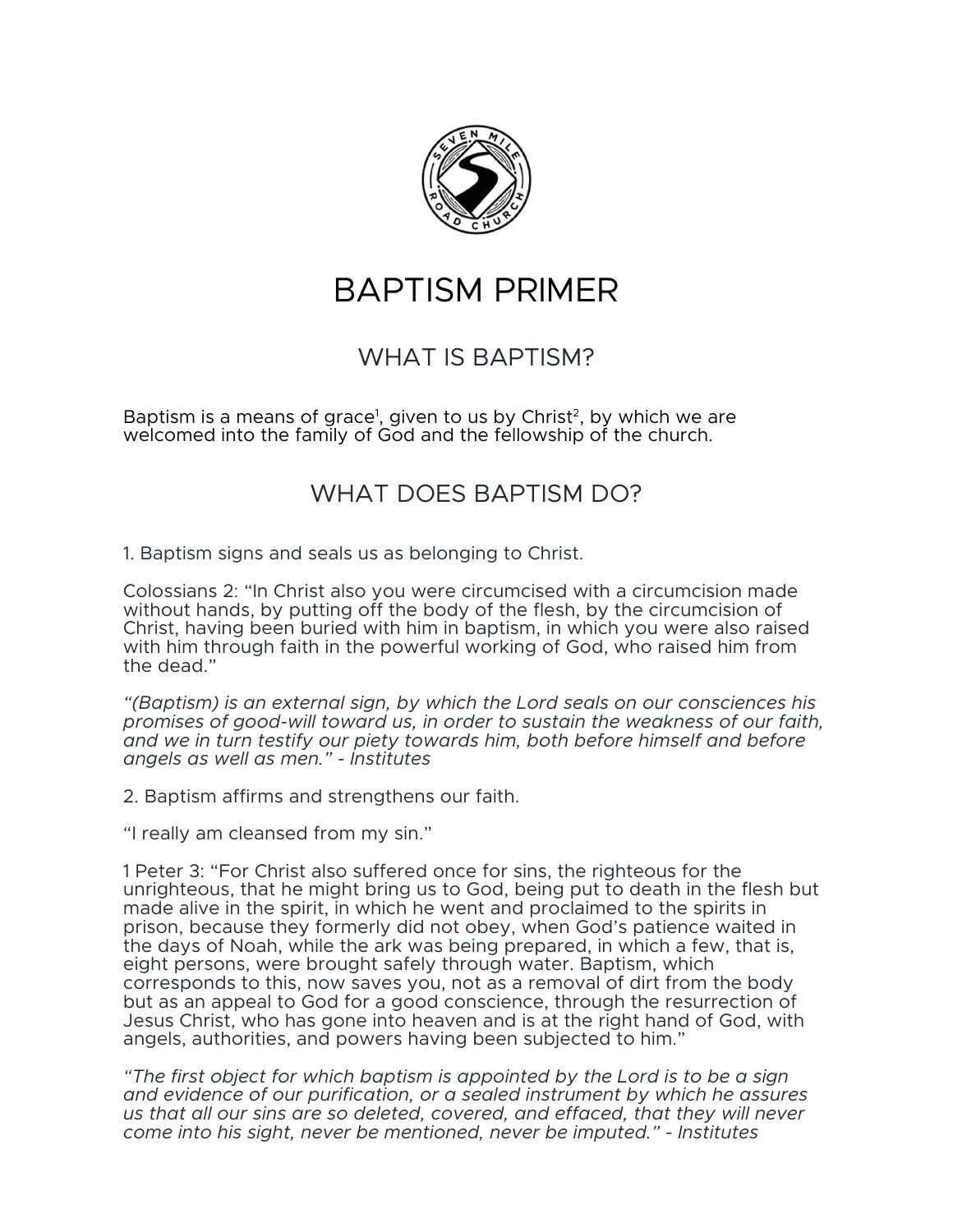"I really am dead to my old life and the curse that was on it and alive to a new one."

Romans 6: "Do you not know that all of us who have been baptized into Christ Jesus were baptized into his death? We were buried therefore with him by baptism into death, in order that, just as Christ was raised from the dead by the glory of the Father, we too might walk in newness of life."

*"Another benefit of baptism is, that it shows us our mortification in Christ and new life in him." - Institutes*

"I really am united to Christ."

Matthew 3: "Then Jesus came from Galilee to the Jordan to John, to be baptized by him. John would have prevented him, saying, "I need to be baptized by you, and do you come to me?" But Jesus answered him, "Let it be so now, for thus it is fitting for us to fulfill all righteousness."

*"The last advantage which our faith receives from baptism is its assuring us not only that we are ingrafted into the death and life of Christ, but so united to Christ himself as to be partakers of all his blessings. For he consecrated and sanctified baptism in his own body, that he might have it in common with us as the firmest bond of union and fellowship which he deigned to form with us." - Institutes*

3. Baptism declares our faith to the world

"I really do confess, love and obey Jesus."

Matthew 18: "All authority in heaven and on earth has been given to me. Go therefore and make disciples of all nations, baptizing them in the name of the Father and of the Son and of the Holy Spirit, teaching them to observe all that I have commanded you. And behold, I am with you always, to the end of the age."

*"Baptism serves as our confession before men, inasmuch as it is a mark by which we openly declare that we wish to be ranked among the people of God, by which we testify that we concur with all Christians in the worship of one God, by which, in short, we publicly assert our faith, so that not only do our hearts breathe, but our tongues also, and all the members of our body, in every way they can, proclaim the praise of God." – Institutes*

#### WHAT DOES BAPTISM NOT DO?

1. Baptism does not save.

While the sacraments are means of God's grace to us, it is not "saving" grace. Our salvation is tied not to any work of ours, but to the work of Christ for us, apprehended by faith.

2. Baptism is not "necessary" for salvation.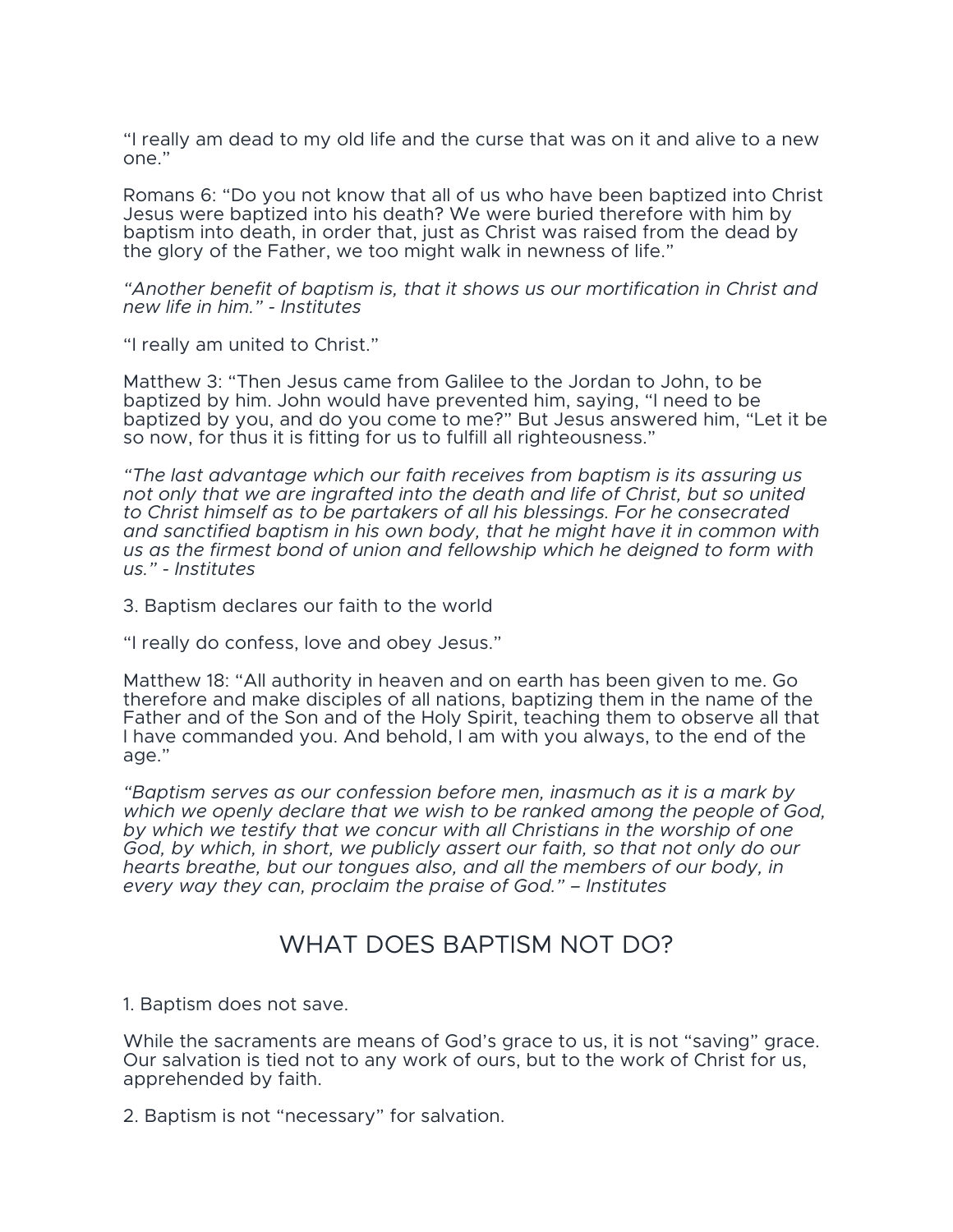While everyone who believes the gospel should be baptized by the officers of Jesus' church into the fellowship of the church, salvation does not hinge on whether or not we've been baptized.

### WHAT IS THE PROPER CONTEXT FOR BAPTISM?

The sacraments belong to the church, so baptism is meant to be administered under the authority of qualified officers of the church.

#### WHAT IS THE PROPER TIMING OF BAPTISM?

When baptism should be administered has been debated for a long time by Jesus-loving saints.

Here at Seven Mile Road, we practice "credo-baptism." This means that we believe that baptism is best administered when someone has professed faith in Christ and when solid evidences of that faith (understanding of the gospel, sorrow for and repentance of sin, affections for Christ, hunger for truth, counting of the cost, love for the church, etc.) are present in their life. In other words, we baptize someone when they make a credible profession of faith.

## WHAT IS THE PROPER MODE OF BAPTISM?

How baptism should be administered has also been debated for a long time by Jesus-loving saints.

Here at Seven Mile Road, we opt for immersion. For us, this mode best communicates some of the most crucial realities of baptism, like our union with Christ in His death and resurrection.

## WHAT ABOUT OUR CHILDREN?

At what age to baptize sons and daughters who have been raised in the life of the church has also been debated for a long time by Jesus-loving saints.

We believe that one of the ways that God works is through households, intending for his gospel grace to run downstream for generations to those who love and fear Him. We raise our children in hope that His grace will take root in their souls as we prayerfully surround them with love, instruction, and discipline at home and in church.

While everyone's gospel story is unique, many of our children will come to love and trust Christ while still under our care. Although we have no specific minimum age requirement for baptism, we do wait until our children are of a certain maturity before welcoming them into the waters of baptism. Ordinarily,